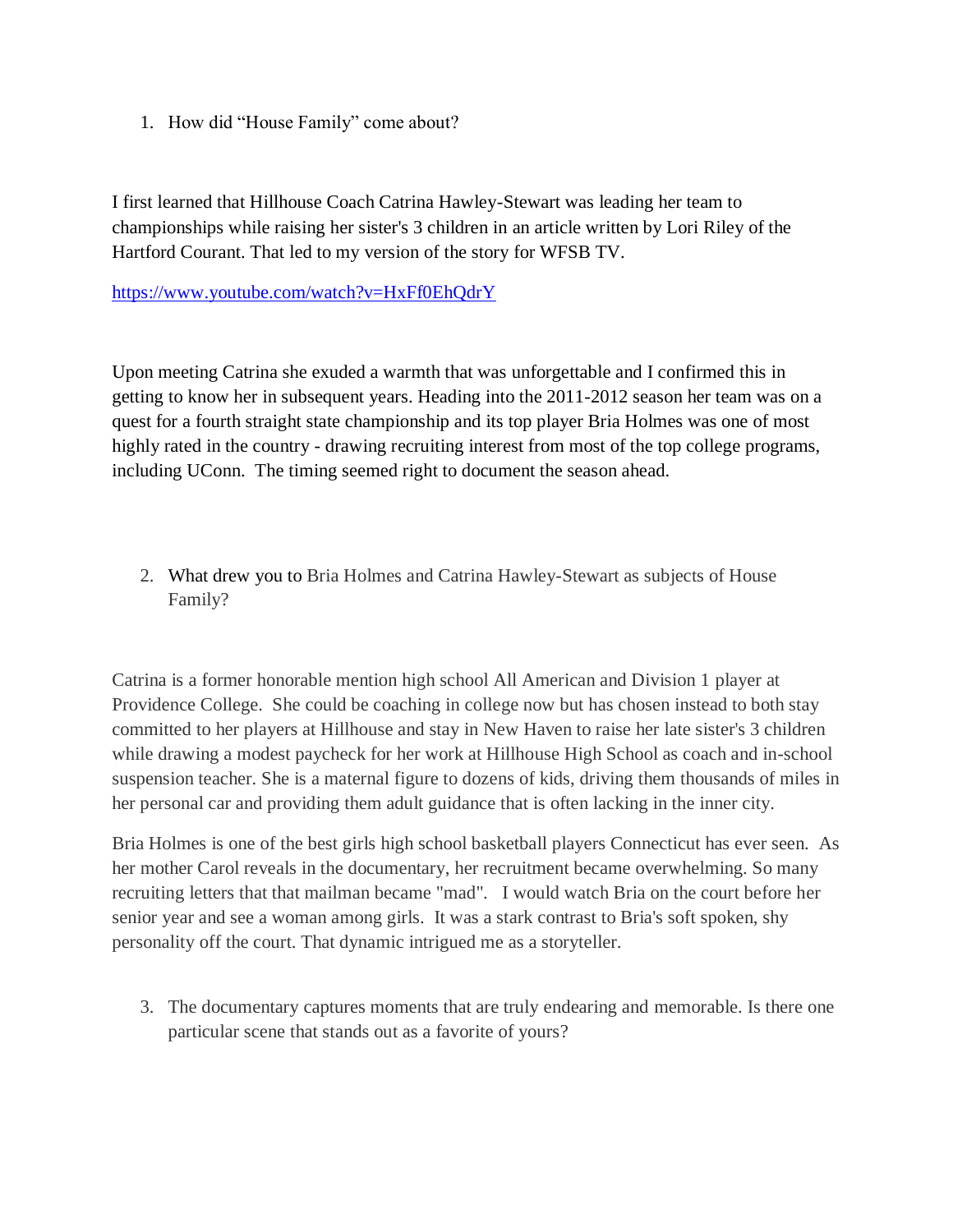The state tournament quarterfinal game with city rival Career Magnet is one that comes to mind. Career had defeated Hillhouse in all 3 games between the teams in the regular season. The odds of Hillhouse winning the fourth meeting were made steeper with the team's second best player, Colleene Smith, on the bench due to a knee injury suffered the game before. This quarterfinal would be decided in overtime after a dramatic twist at the end of regulation.

4. What role did the city of New Haven play in the making of this film?

While Bridgeport, Hartford and Waterbury could all make arguments, I contend that New Haven has historically been the top basketball city in Connecticut. The Elm City gained particular notoriety in 1973-1974 when Hillhouse's chief city rival, Wilbur Cross, finished the season undefeated and ranked #1 in the nation in the Washington Post's high school basketball poll.

In more recent decades (with the advent of Title IX) girls basketball has been on the rise and Hillhouse's program has been the star team in the city. First under the coaching of Willie Boyd then later Sabrina Breland, Kermit Carolina and Catrina Hawley-Stewart.

New Haven was a natural city to choose to do a basketball documentary. The city's very real problems with violence and homicide make the positive things the high school sports teams in the city accomplish all the more challenging to do.

5. What challenges did you face making this film?

As a long time storyteller on local an regional television, but a first time documentary filmmaker it was a learning process. I shot about ninety percent of the footage myself and in retrospect there are things I would have done differently in terms of anticipating crucial moments as they happen and pursuing certain storylines over others as you humanize the characters in the film. Some of the film is reliant on game footage, which of course is unscripted and happens only once. There are no reshoots in these situations, that keeps you on your toes. You need to have your eyes and ears intensely open at all times.

One other challenge was gaining the trust of the coaching staff, the players and the Hillhouse community. I was, at first, a stranger in a community that is predominantly African-American. As an outsider I needed access that would only come after being around enough, seen enough, to prove my genuine interest and commitment in sharing the team's story.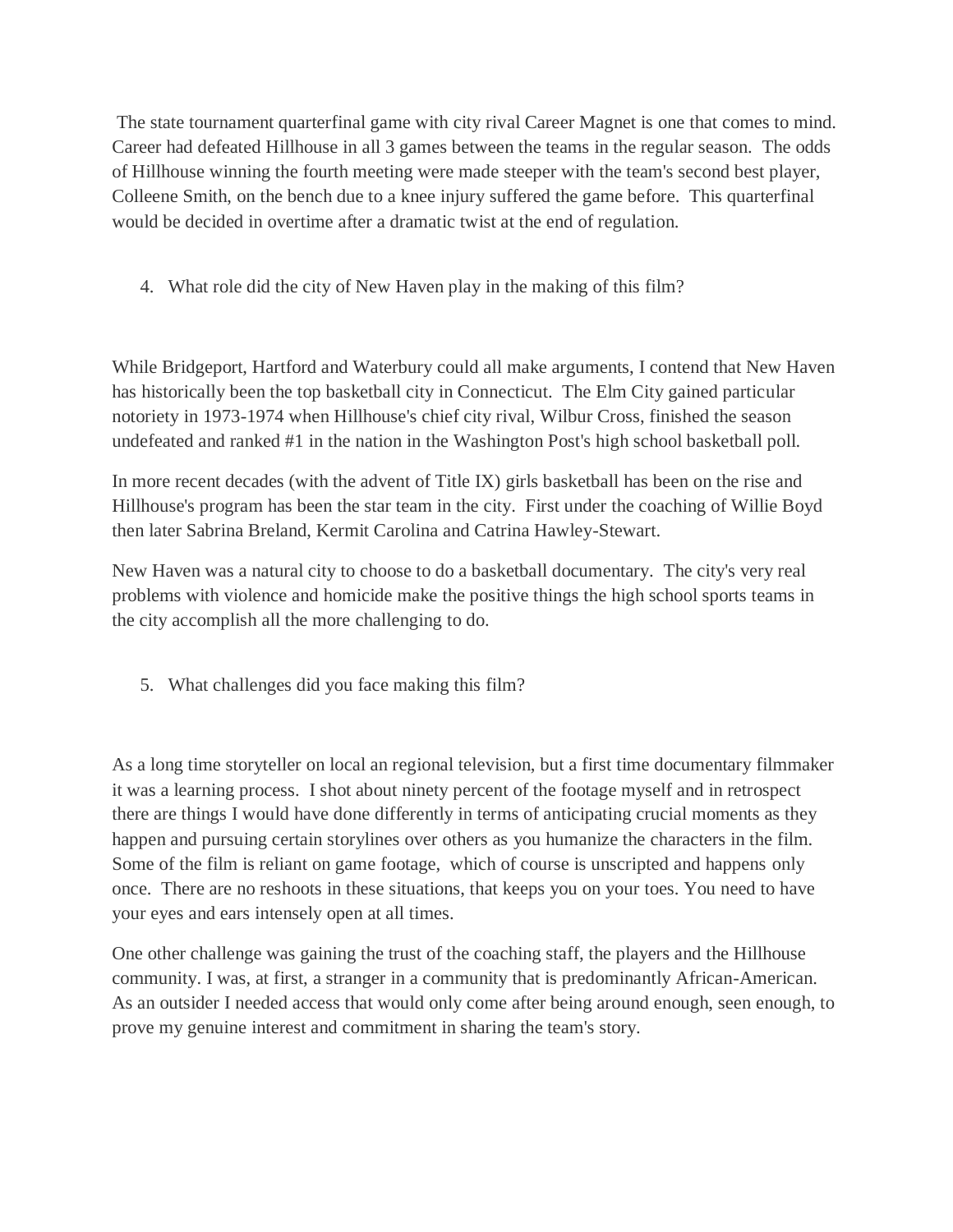6. What kind of personal takeaway did you get from this film?

I have the utmost admiration for what Coach Catrina Hawley-Stewart is doing. Catrina's coaching and guidance has led to dozens of young women advancing to college on basketball scholarships. For those of us from the suburbs it is hard to understand and appreciate the challenges a coach in the inner city faces until you observe someone like Catrina firsthand. I am proud to say we remain good friends.

Sadly,we tend to hear about our inner cities on the news only when there is a shooting or similar crime. I see House Family as a way to add depth and context to New Haven's story by focusing on one slice (girls high school basketball) of this multi-faceted Connecticut city.

7. What do you want people to take away from this film? What makes it important?

I want them to feel that sports matters. Being part of a team, a family (a "House Family"), can make a crucial difference in a young person's life. That seems especially true for Hillhouse's Colleene Smith who acknowledges in the film that without basketball she'd probably be on the streets getting into trouble with her friends. Instead she's now enrolled at Illinois State University - playing basketball on scholarship - her education paid for. (A bonus scene updating Colleene's story and pursuit of a Division 1 scholarship appears in the special Game Time show that will follow the Friday November 28th 8pm debut of House Family)

I also want people to know that there are stories behind the homicide victims we hear about superficially in the media. Such as 2011 shooting victim TJ Mathis, Bria Holmes' mentor. His connection to Bria is featured in the documentary and no shoot was more poignant for me than having TJ's mom Renae Kennedy escort me to the cemetery TJ is buried in to shoot footage of his gravestone.

It's easy to dismiss life in the inner city as vastly different from the seemingly safe, suburban life many of us enjoy. But the truth is life is precious everywhere, in all communities. That is a truth reinforced late in the film with Hillhouse's loss to a suburban community that would go on to win the state championship. A community that itself would suffer unspeakable violence and loss of life 9 months after the championship game win.

(note: that community is Newtown)